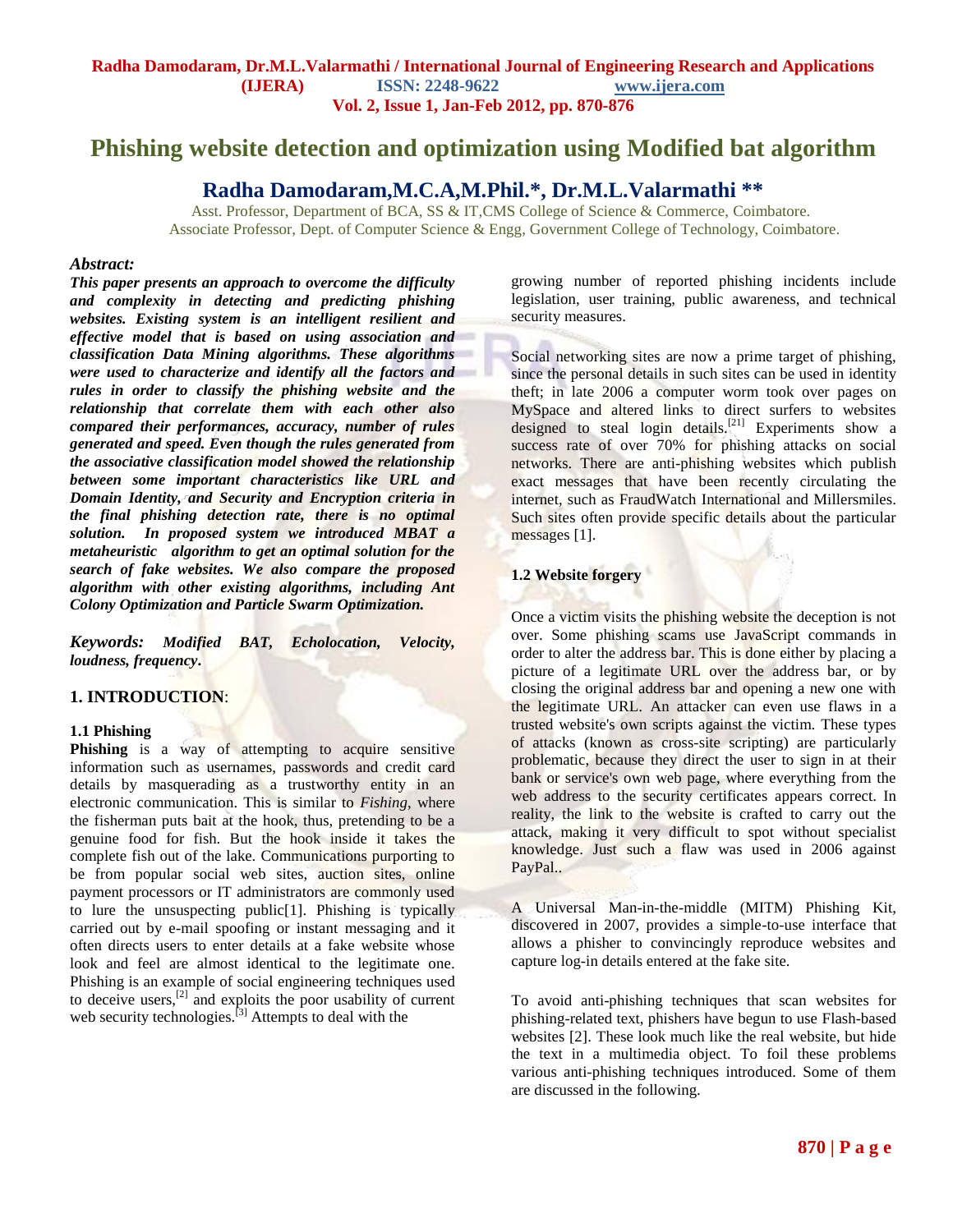## **2. ANTI-PHISHING SOLUTIONS**

### **2.1 Digitally Signed Email**

Digitally signed emails allow the recipient to verify that the sender information is genuine. This also lets the recipient know that the message has not been modified in transit. These assurances are extremely useful in the context of phishing, as they prevent individuals from impersonating established organizations in phishing emails. Popular digital signature standards include OpenPGP and S/MIME, although they are incompatible with each other. These facilities can be used with mail clients such as Outlook, Navigator and Eudora. At first glance, digitally signed emails appear well suited to combating the phishing problem. However, to date very few organizations with on-line banking or e-commerce facilities use this technology. Companies frequently targeted by phishing attacks such as Citibank, eBay and US Bank do not use digital signatures at all. This has been attributed to the difficulty end-users have in using digital signature technology (Tally, Get al, 2004)[2].

### **2.2 Online Brand Monitoring**

Companies such as Cyveillance, NameProtect and Netcraft offer on-line brand monitoring services. This

Entails monitoring domain name registrations, web pages, spam emails and other on-line content for illegal use of clients' brand names. If illegal use of a client's brand name is detected, for example on a phishing web site, then the client is notified and can take remedial to close the website. Brands and Legitimate Entities Hijacked by Email Phishing Attacks  $-$  2nd Half 2010 shown in Fig.1 [4].



**Fig.1 Online Brand Monitoring, 2010**

### **2.3 Spam Filters**

Phishing emails are transmitted using normal spam mechanisms and often contain similar characteristics to commercial spam emails. Consequently, current spam filters can be used to defend end-users against

phishing attacks. Spam filters classify incoming mail as either spam or non-spam. Where the classification takes place depends on the type of spam filter employed. Gateway spam filtering is normally used by large organizations and ISPs. This type of filter adjudges email messages arriving at the mail gateway. Desktop spam filters are also available and may be integrated or run in combination with a user's mail program.

#### **2.4 Web browser extensions**

Since phishing relies largely on deceptive Web sites, Web browsers are a natural focus for anti-phishing measures. An early means of adding anti-phishing capabilities to Internet Explorer was the EarthLink Toolbar. Whenever the user browses to a known phishing web site, the tool alerts them to this fact and the user is redirected to a warning page hosted by EarthLink. Similar strategies for user alerting are now appearing within mainstream Web browsers. Mozilla Firefox has a facility enabled by default that also works by checking visited Web sites against a list of known phishing sites. In this case, the phishing site list is automatically downloaded and regularly updated within Firefox. Since new phishing attacks may arise at any time, an additional option allows users to check sites against an online service for more up-todate protection. Users may also report 'Web Forgery' in cases where a suspect site is not detected by the antiphishing system. In similar vein, Microsoft have added comparable anti-phishing features to version 7 of Internet Explorer[3].

## **3. PHISHING CHARACTERISTICS AND INDICATORS**

There are many characteristics and indicators that can distinguish the original legitimate e-banking website from the phishing one. This system managed to gather 27 phishing features and indicators and clustered them into six Criteria (URL & Domain Identity, Security & Encryption, Source Code & Java script, Page Style & Contents, Web Address Bar and Social Human Factor), and each criteria has its own phishing components. The full list is shown in Table 1 which is used later on our analysis and methodology study.

#### **3.1 Why use Data Mining?**

DM is the process of searching through large amounts of data and picking out relevant information. It has been described as "the nontrivial extraction of implicit, previously unknown, and potentially useful information from large data sets . Data mining tools predict future trends and behaviors, allowing businesses to make proactive, knowledge-driven decisions[5].

### **3.2 Existing system:**

The approach described here is to apply data mining algorithms to assess e-banking phishing website risk on the 27 characteristics and factors which stamp the forged website. We utilized data mining classification and association rule approaches in our new e-banking phishing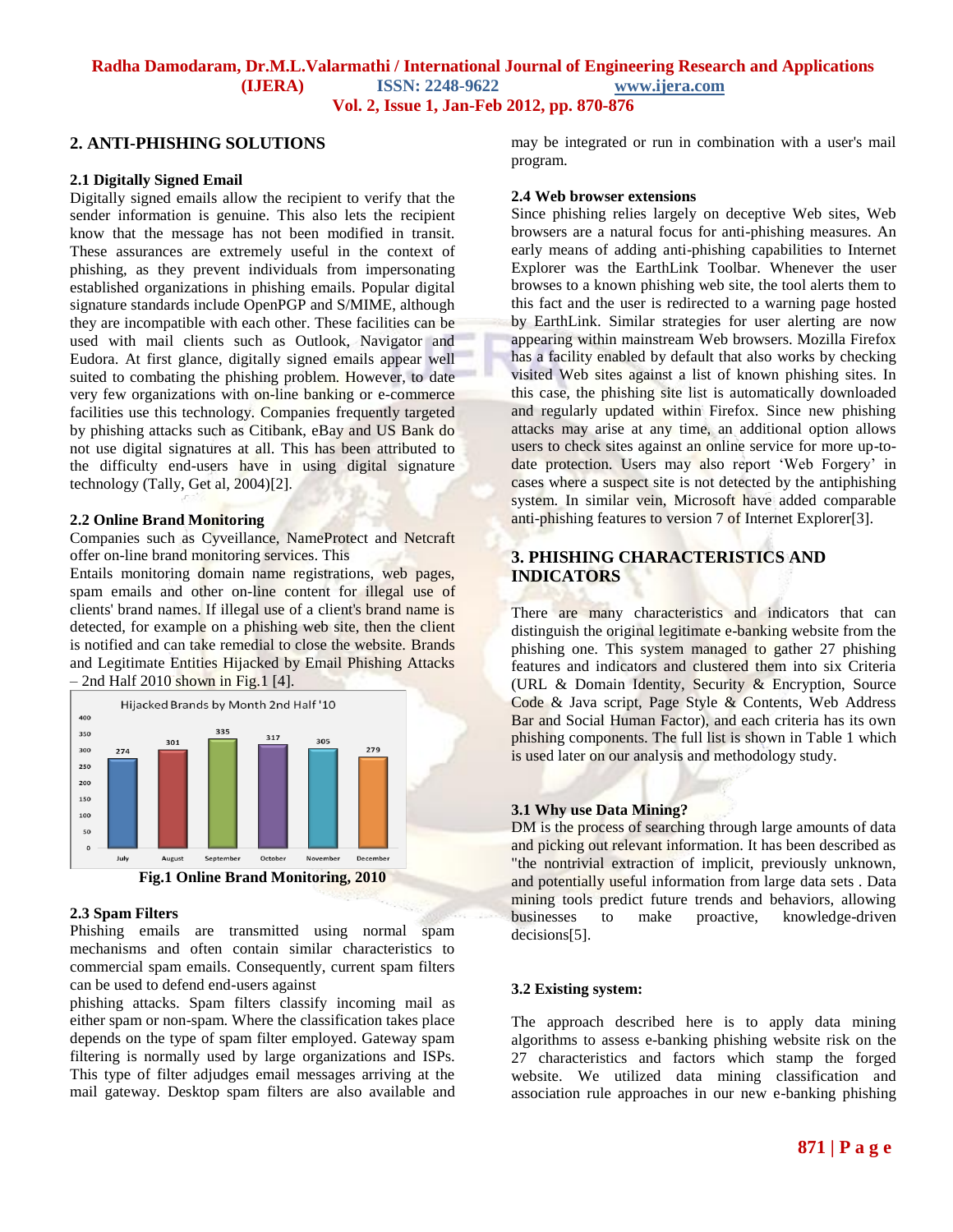website detection model to find significant patterns of phishing characteristic or factors in the e-banking phishing website archive data. Particularly, we used a number of different existing data mining association and classification techniques[6].

| <b>Criterion</b>  | <b>Phishing Indicators</b>      |  |  |  |  |  |  |
|-------------------|---------------------------------|--|--|--|--|--|--|
|                   | Using IP address                |  |  |  |  |  |  |
| URL &             | Abnormal request URL            |  |  |  |  |  |  |
| <b>Domain</b>     | Abnormal URL of anchor          |  |  |  |  |  |  |
| <b>Identity</b>   | Abnormal DNS record             |  |  |  |  |  |  |
|                   | Abnormal URL                    |  |  |  |  |  |  |
|                   | Using SSL Certificate           |  |  |  |  |  |  |
| Security &        | Certificate authority           |  |  |  |  |  |  |
| <b>Encryption</b> | Abnormal cookie                 |  |  |  |  |  |  |
|                   | Distinguished names certificate |  |  |  |  |  |  |
|                   | <b>Redirect</b> pages           |  |  |  |  |  |  |
| <b>Source</b>     | Straddling attack               |  |  |  |  |  |  |
| Code &            | Pharming attack                 |  |  |  |  |  |  |
| Java script       | On Mouse over to hide the Link  |  |  |  |  |  |  |
|                   | Server Form Handler (SFH)       |  |  |  |  |  |  |
|                   | <b>Spelling Errors</b>          |  |  |  |  |  |  |
| <b>Page Style</b> | Copying website                 |  |  |  |  |  |  |
| x                 | Using form s with Submit button |  |  |  |  |  |  |
| <b>Contents</b>   | Using pop-ups windows           |  |  |  |  |  |  |
|                   | Disabling right-click           |  |  |  |  |  |  |
|                   | Long URL address                |  |  |  |  |  |  |
| Web               | Replacing similar char for URL  |  |  |  |  |  |  |
| <b>Address</b>    | Adding a prefix or suffix       |  |  |  |  |  |  |
| Bar               | Using the @ Symbols to confuse  |  |  |  |  |  |  |
|                   | Using hexadecimal char codes    |  |  |  |  |  |  |
| Social            | Emphasis on security            |  |  |  |  |  |  |
| Human             | Public generic salutation       |  |  |  |  |  |  |
| Factor            | Buying time to access accounts  |  |  |  |  |  |  |

Table 1: Phishing Indicators and their criteria

- 1. The approach described here is to apply data mining algorithms to assess website phishing risk on the 27 characteristics and factors which stamp the forged website [4].
- 2. Associative and classification algorithms can be very useful in predicting Phishing websites.
- 3. It can give us answers about what are the most important e-banking phishing website characteristics and indicators and how they relate with each other.
- 4. The choice of PART algorithm is based on the fact that it combines both approaches to generate a set of rules.
- 5. Associative classifiers produce more accurate classification models and rules than traditional classification algorithms.

## **Objective:**

The motivation behind this study is to create a resilient and effective method that uses Data Mining algorithms and tools to detect e-banking phishing websites in an Artificial Intelligent technique. Associative and classification algorithms with bat algorithm can be very useful in predicting Phishing websites[6].

## **3.3 Proposed system:**

Optimization is nothing but selection of a best element from some set of available deternatives. An optimization problem consists of maximizing or minimizing a real function by systematically choosing input values from within an allowed set and computing the value of the function. In the proposed system, we implement the IBAT (Modified Bat) which is a metaheuristic algorithm that optimizes a problem by iteratively trying to improve a candidate solution with regard to a given measure of quality. The Modified Bat Algorithm is based on the echolocation behavior of micro-bats with varying pulse rates of emission and loudness with Doppler Effect.

## **4. THEORY AND METHODOLOGY**

## **4.1 Rule Generation using Associative Classification Algorithms**

To derive a set of class association rules from the training data set, it must satisfy certain user-constraints, i.e support and confidence thresholds. Generally, in association rule mining, any item that passes MinSupp is known as a frequent item. We recorded the prediction accuracy and the number of rules generated by the classification algorithms and a new associative classification algorithm. Error rate comparative having specified the risk of e-banking phishing website and its key phishing characteristic indicators, the next step is to specify how the e-banking phishing website probability varies. Experts provide fuzzy rules in the form of **if…then**  statements that relate e-banking phishing website probability to various levels of key phishing characteristic indicators based on their knowledge and experience.

On that matter and instead of employing an expert system, we utilized data mining classification and association rule approaches in our new e-banking phishing website risk assessment model which automatically finds significant patterns of phishing characteristic or factors in the e-banking phishing website archive data.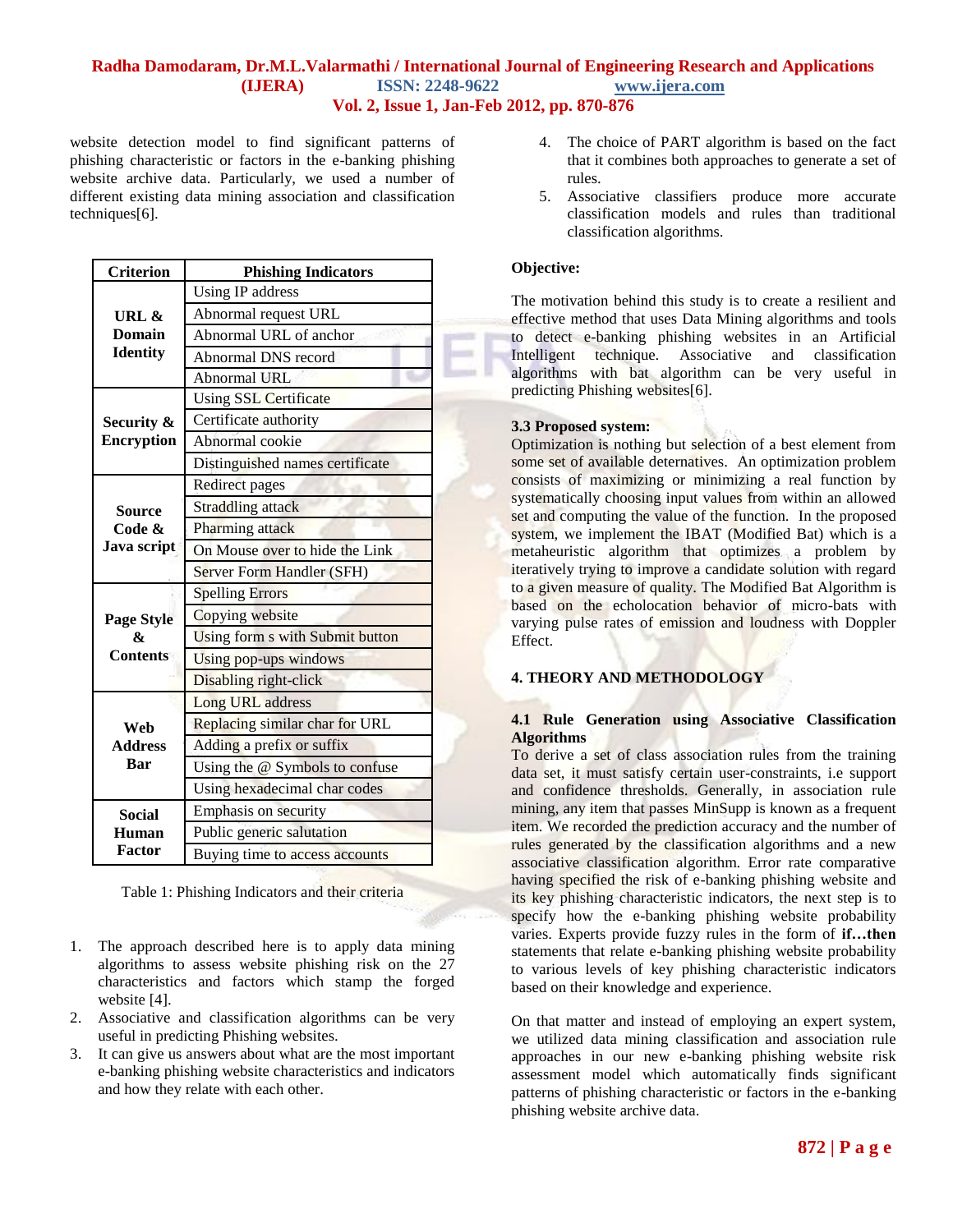Association Classification is a special case of association rule mining in which only the class attribute is considered in the rule"s right-hand side, ie A,B -) Y, then A. B must be input items attributes and Y must be the output class attribute. The output class attribute of our phishing website rate is one of these values (Very Legitimate, Legitimate, Suspicious, Phishy or Very Phishy). Example of the training phishing data sets to be classified is shown in the Table 2(G –Genuine, D-Doubtful & F –Fraud)[7].

| 1<br>D       | <b>URL</b> | <b>Security</b> | Java | <b>Style</b> | <b>Address</b> | <b>Social</b> | <b>Class/Phishing</b><br>Rate    |
|--------------|------------|-----------------|------|--------------|----------------|---------------|----------------------------------|
| 1            | G          | G               | D    | G            | G              | G             | <b>Very</b><br><b>Legitimate</b> |
| $\mathbf{2}$ | D          | G               | G    | D            | G              | D             | Legitimate                       |
| 3            | D          | D               | G    | F            | D              | G             | <b>Suspicious</b>                |
| 4            | F          | D               | G    | D            | F              | D             | <b>Phishy</b>                    |
| 5            | D          | F               | F    | D            | F              | F             | <b>Very Phishy</b>               |

Table 2 Example of Training Data Set

### **4.2 Modified Bat algorithm (enhancement)**

By idealizing some of the echolocation characteristics of micro-bats, we can develop various bat-inspired algorithms or bat algorithms. Here we developed Modified Bat Algorithm with Doppler Effect. For simplicity, here some of the approximate or idealized rules:

- 1. All bats use echolocation to sense distance, and they also 'know' the difference between food/prey and background barriers in some magical way;
- 2. Bats fly randomly with velocity vi at position xi with a fixed frequency  $f_{min}$ , varying wavelength  $\lambda$  and loudness A0 to search for prey. They can automatically adjust the wavelength (or frequency) of their emitted pulses and adjust the rate of pulse emission  $r \in [0, 1]$ , depending on the proximity of their target;
- 3. Doppler Effect is the change in [frequency](http://en.wikipedia.org/wiki/Frequency) of a [wave](http://en.wikipedia.org/wiki/Wave) for an [observer](http://en.wikipedia.org/wiki/Observer) moving relative to the source of the wave. The received frequency is higher (compared to the emitted frequency) during the approach, it is identical at the instant of passing by, and it is lower during the recession.
	- (i) where  $v_s$  is positive if the source is moving away from the observer, and negative if the source is moving towards the observer.

$$
f = \left(\frac{c}{c + v_s}\right) f_0 \qquad \qquad \dots (1)
$$

(ii) (or) where the similar convention applies:  $v_r$  is positive if the observer is moving towards the source, and negative if the

$$
f = \left(\frac{c + v_r}{c}\right) f_0 \quad \dots (1)
$$

(iii) (or) Single equation with both the source and receiver moving.

$$
f = \left(\frac{c + v_r}{c + v_s}\right) f_0 \qquad \qquad \dots (1)
$$

where

 $\overline{C}$  is the velocity of waves in the medium

 $v_r$  is the velocity of the receiver relative to the medium; positive if the receiver is moving towards the source.

 $v_s$  is the velocity of the source relative to the medium; positive if the source is moving away from the receiver.

4. Although the loudness can vary in many ways, we assume that the loudness varies from a large (positive)  $A_0$  to a minimum constant value A<sub>min</sub>

Another obvious simplification is that no ray tracing is used in estimating the time delay and the three dimensional topography. Though this might be a good feature for the application in computational geometry, however, we will not use this as it is more computationally extensive in multidimensional cases. In addition to these simplified assumptions, we also use the following approximations, for simplicity. In general the frequency f in a range  $[f_{min}, f_{max}]$ corresponds to a range of wavelengths [λmin,λ max]. For example a frequency range of [20 kHz, 500 kHz] corresponds to a range of wavelengths from 0.7mm to 17mm.

For a given problem, we can also use any wavelength for the ease of implementation. In the actual implementation, we can adjust the range by adjusting the wavelengths (or frequencies), and the detectable range (or the largest wavelength) should be chosen such that it is comparable to the size of the domain of interest and then matching down to smaller ranges. Furthermore, we do not necessarily have to use the wavelengths themselves; instead, we can also vary the frequency while fixing the wavelength  $\lambda$ . This is because **λ** and f are related due to the fact **λ** f is constant. We will use this later approach in our implementation.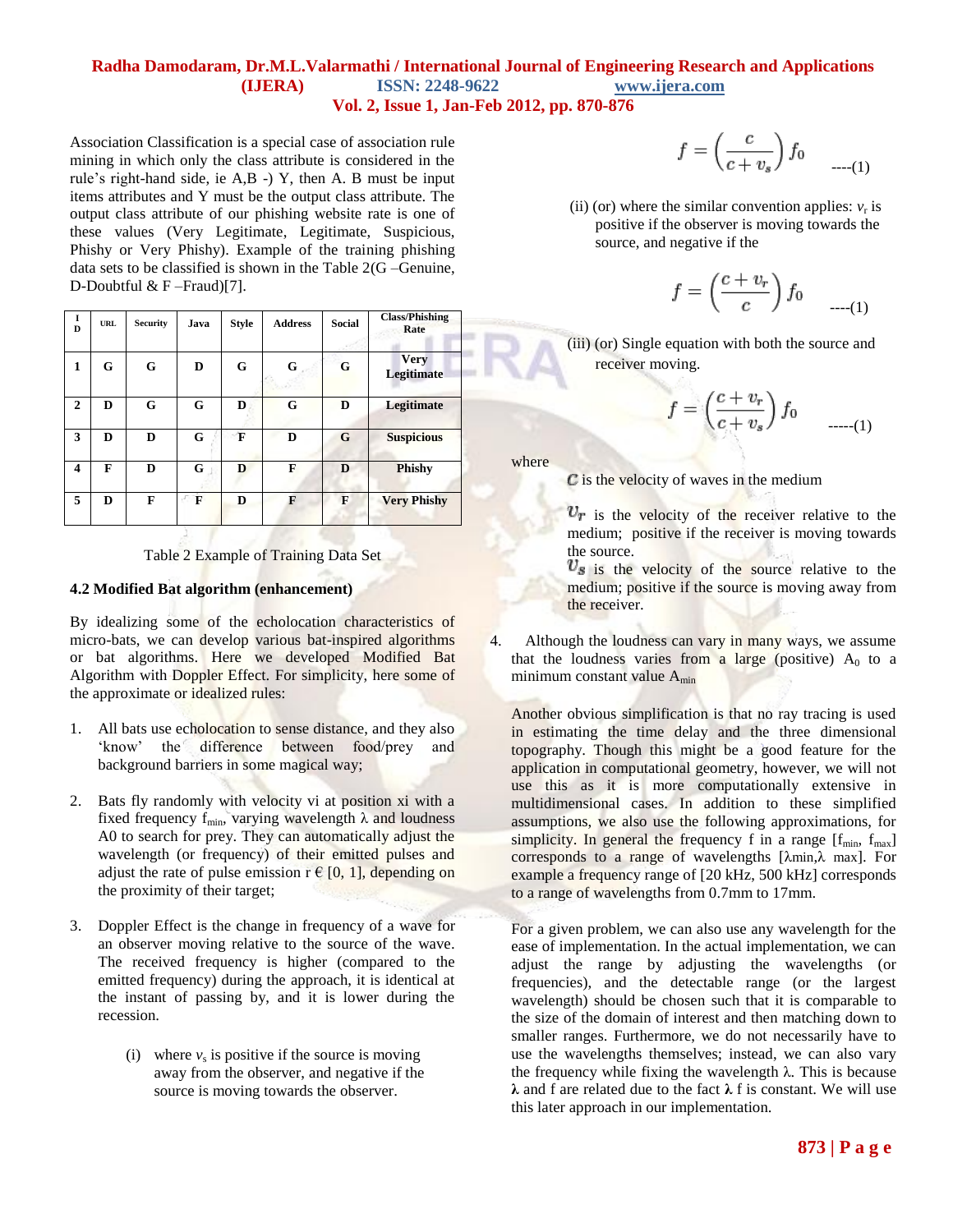For simplicity, we can assume  $f \in [0, \text{fmax}]$ . We know that higher frequencies have short wavelengths and travel a shorter distance. For bats, the typical ranges are a few meters. The rate of pulse can simply be in the range of  $[0, 1]$  where  $0$ means no pulses at all, and 1 means the maximum rate of pulse emission[8].

#### **Movement of Virtual Bats**

In simulations, we use virtual bats naturally. We have to define the rules how their positions  $X_i$  and velocities  $V_i$  in a d-dimensional search space are updated. The new solutions  $\mathbf{x}_i^{\mathsf{t}}$  and velocities  $\mathbf{v}_i^{\mathsf{t}}$  at time step t are given by

$$
\mathbf{f} \mathbf{i} = \mathbf{f} \mathbf{m} \mathbf{i} \mathbf{n} + (\mathbf{f} \mathbf{m} \mathbf{a} \mathbf{x} - \mathbf{f} \mathbf{m} \mathbf{i} \mathbf{n}) \beta, \n\mathbf{v}_i^{\mathbf{t}} = \mathbf{v}_i^{\mathbf{t} \cdot \mathbf{l}} + (\mathbf{x}_i^{\mathbf{t}} - \mathbf{x}_*) \mathbf{f}_i, \n\mathbf{x}_i^{\mathbf{t}} = \mathbf{x}_i^{\mathbf{t} \cdot \mathbf{l}} + \mathbf{v}_i^{\mathbf{t}},
$$
\n(4)

Where  $\beta$  [0, 1] is a random vector drawn from a uniform distribution. Here x**\*** is the current global best location (solution) which is located after comparing all the solutions 4 among all the n bats.

As the product  $\lambda_i f_i$  is the velocity increment, we can use either fi (or  $\lambda_i$ ) to adjust the velocity change while fixing the other factor  $\lambda_i$  (or fi), depending on the type of the problem of interest. In our implementation, we will use  $f_{\text{min}} = 0$  and  $f$ max = 100, depending the domain size of the problem of interest. Initially, each bat is randomly assigned a frequency which is drawn uniformly from [fmin, fmax].

For the local search part, once a solution is selected among the current best solutions, a new solution for each bat is generated locally using random walk

$$
\mathbf{x}_{\text{new}} = \mathbf{x}_{\text{old}} + \mathrm{E}\mathbf{A}^{\text{t}},\tag{5}
$$

where  $E \in [-1, 1]$  is a random number, while

 $A^t = \langle A^t \rangle$  is the average loudness of all the bats at this time step. The update of the velocities and positions of bats have some similarity to the procedure in the standard particle swarm optimization as  $f_i$  essentially controls the pace and range of the movement of the swarming particles. To a degree, BA can be considered as a balanced combination of the standard particle swarm optimization and the intensive local search controlled by the loudness and pulse rate.

#### **Loudness and Pulse Emission**

Furthermore, the loudness Ai and the rate ri of pulse emission have to be updated accordingly as the iterations proceed. As the loudness usually decreases once a bat has found its prey, while the rate of pulse emission increases, the loudness can be chosen as any value of convenience. For example, we can use

$$
A_0=100\text{ and Amin}=1.
$$

For simplicity, we can also use  $A_0 = 1$  and Amin = 0, assuming  $A_{\text{min}} = 0$  means that a bat has just found the prey and temporarily stop emitting any sound[9] Now we have

**t+1** 

$$
\mathbf{A}_i^{t+1} = \boldsymbol{\alpha} + \mathbf{A}_i^t
$$

$$
\mathbf{r}_i^{t+1} = \mathbf{r}_i^0 \left[ 1 - \exp(-\gamma t) \right] \tag{6}
$$

Where  $\alpha$  and  $\gamma$  are constants. In fact,  $\alpha$  is similar to the cooling factor of a cooling schedule in the simulated annealing. For any  $0 < \alpha < 1$  and  $\gamma > 0$ , we have

$$
A_i^t \longrightarrow 0, r_i^t \longrightarrow r_i^0 \text{ as } t \longrightarrow \infty \quad (7)
$$

In the simplicity case, we can use  $\alpha = \gamma$ , and we have used  $\alpha$  $= \gamma = 0.9$  in our simulations. The choice of parameters requires some experimenting. Initially, each bat should have different values of loudness and pulse emission rate, and this can be achieved by randomization. For example, the initial loudness  $A_i^0$  can typically be  $[1, 2]$ , while the initial emission rate  $\mathbf{r}_i^0$  can be around zero, or any value  $\mathbf{r}_i^0 \in [0, 1]$ 1] if using (6). Their loudness and emission rates will be updated only if the new solutions are improved, which means that these bats are moving towards the optimal solution.[10]

#### **5. IMPLEMENTATION**

**5.1 Association and Classification Rule Input:** Webpage URL

**Output:** Phishing website identification

**Step 1:** Read web phishing URL

**Step 2:** Extract all 27 feature

**Step 3:** For each feature, Assign fuzzy membership degree value and Create fuzzy data set[11].

**Step 4:** Apply association rule mining & generate classification rule

**Step 5:** Aggregate all rule above minimum confidence.

**Step 6:** Defuzzification of fuzzy values into original values. **Step 7:** Apply rule on test data and find whether the site is phishing or not and these steps are shown in Fig.2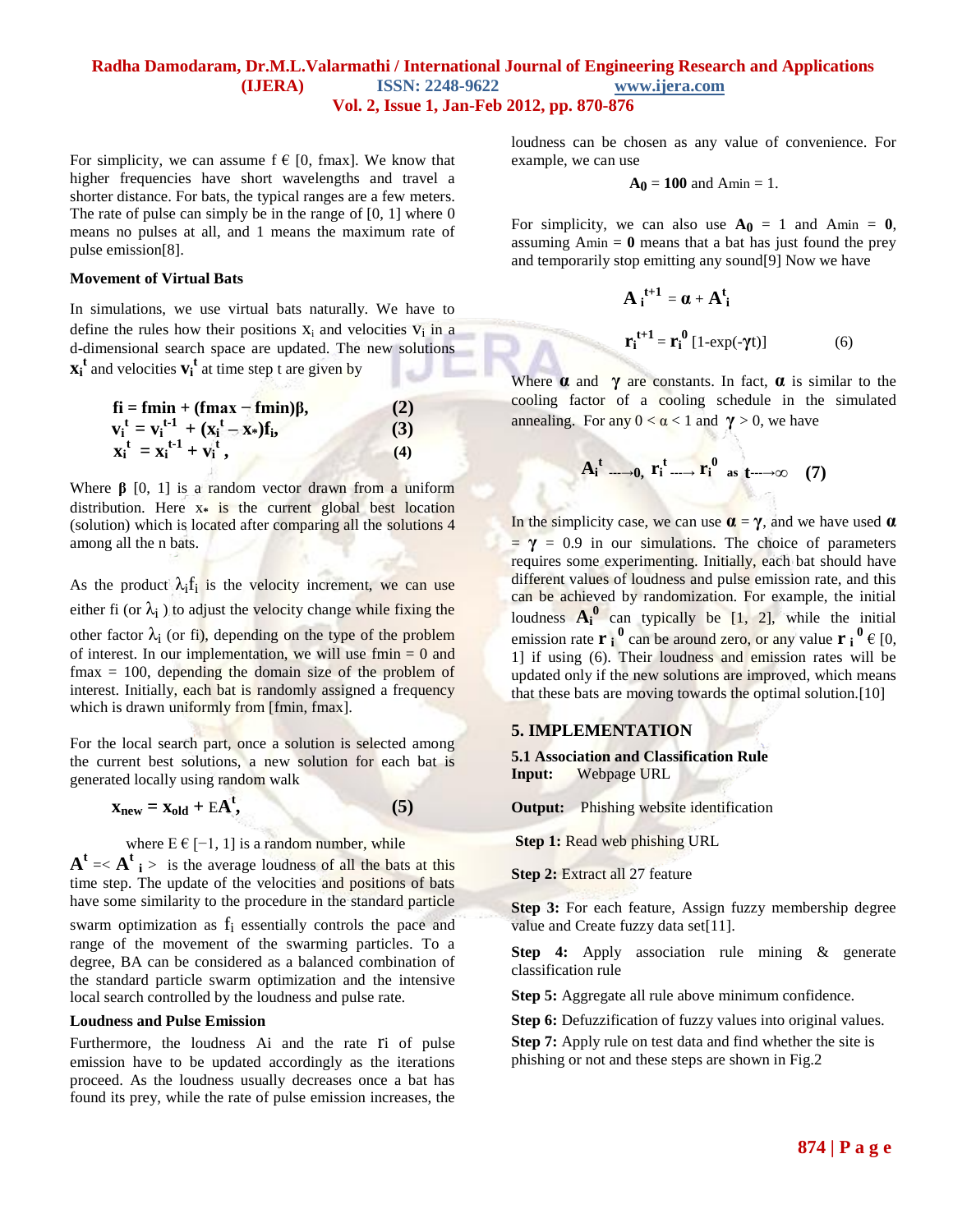

**Fig. 2 Work Flow** 

## **5.2 Modified Bat Algorithm**

Based on these approximations and idealization, the basic steps of the Modified Bat Algorithm can be summarized as the pseudo code shown in  $Fig. 3[14]$ .

Objective function f(**x), x**=(**x1….xd**)T Initialize the bat population  $x_i = 1,2...n$  and  $V_i$ Define Pulse frequency fi at **x<sup>i</sup>** Initialize the rates  $\mathbf{r}_i$  and the loudness  $\mathbf{A}_i$ While  $(t <$  Max number of iterations) Generate new solutions by adjusting frequency, Apply equation (1) And updating velocities and locations /solutions [Equations  $(2)$  and  $(4)$ ] If (rand  $>$  **r**<sub>i</sub>) Select a solution among the best solutions Generate a local solution around the selected best solution End if Generate a new solution by flying randomly If  $(\text{rand} < A_i \& f(\mathbf{x}_i) < f(\mathbf{x}_i))$ Accept the new solutions Increase ri and reduce **A<sup>i</sup>** end if Rank the bats and find the current best **x\*** end while

### **Fig.3: Pseudo code of the Modified Bat algorithm (MBA).**

From the pseudo code, it is relatively straightforward to implement the Bat Algorithm in any programming language. We implemented it in Java for various test functions[11].

## **6.** R**ESULTS AND DISCUSSION:**

**6.1 Performance Comparisons:** In order to compare the performance of the new algorithm, we have tested it against other heuristic algorithms, including Ant Colony ptimization (ACO) and particle swarm optimization (PSO). There are any variants of PSO, and some variants such as the mean PSO could perform better than the standard PSO; however, the standard PSO is by far the most popularly used. Therefore, we will also use the standard PSO in our comparison. There are many ways to carry out the comparison of algorithm performance, and two obvious approaches are: to compare the numbers of function evaluations for a given tolerance or accuracy, or to compare their accuracies for a fixed number of function evaluations. Here we selected the second one. The performance analysis of the proposed system is compared with the existing system with the performance metrics mentioned[12].

**Error rate**: The proposed Bat algorithm will get the less error rate when compared to the existing ACO and PSO algorithms as shown in the fig.4.

**Correct prediction:** the proposed algorithm predicts the phishing website more accurate than the existing algorithms as shown in the fig.5.

| <b>Factors</b>                   | <b>ACO</b> | <b>PSO</b> | <b>BAT</b> | <b>MBAT</b>         |
|----------------------------------|------------|------------|------------|---------------------|
| <b>Training</b><br>Data          | 1080       | 1080       | 1080       | 1080                |
| <b>Testing</b><br><b>Data</b>    | 572        | 572        | 572        | 572                 |
| <b>No. of Folds</b>              | 10         | 10         | 10         | 10                  |
| No. of<br><b>Rules</b>           | 27         | 27         | 27         | 27                  |
| <b>Iterations</b>                | 100        | 100        | 100        | 100                 |
| <b>Accuracy</b><br>$\frac{0}{0}$ | 88.92      | 92.13      | 94.97      | 97.98               |
| <b>Time taken</b><br>(ms)        | 1,24,542   | 1,16,903   | 93,773     | 82,280              |
| <b>Error Rate %</b>              | 10         | 8          | 5          | $\overline{2}$<br>3 |

## **Table 3 Comparison with existing algorithms**

There is a significant relation between the two phishing website criteria's *(URL* & *Domain Identity)* and *(Security* & *Encryption)* for identifying phishing website. Also we found insignificant trivial influence of the *(Page Style* & *Content)*  criteria along with *(Social Human Factor)* criteria for identifying phishing websites. Modified Bat Algorithm produces more accurate classification models than Associative classifiers [15].